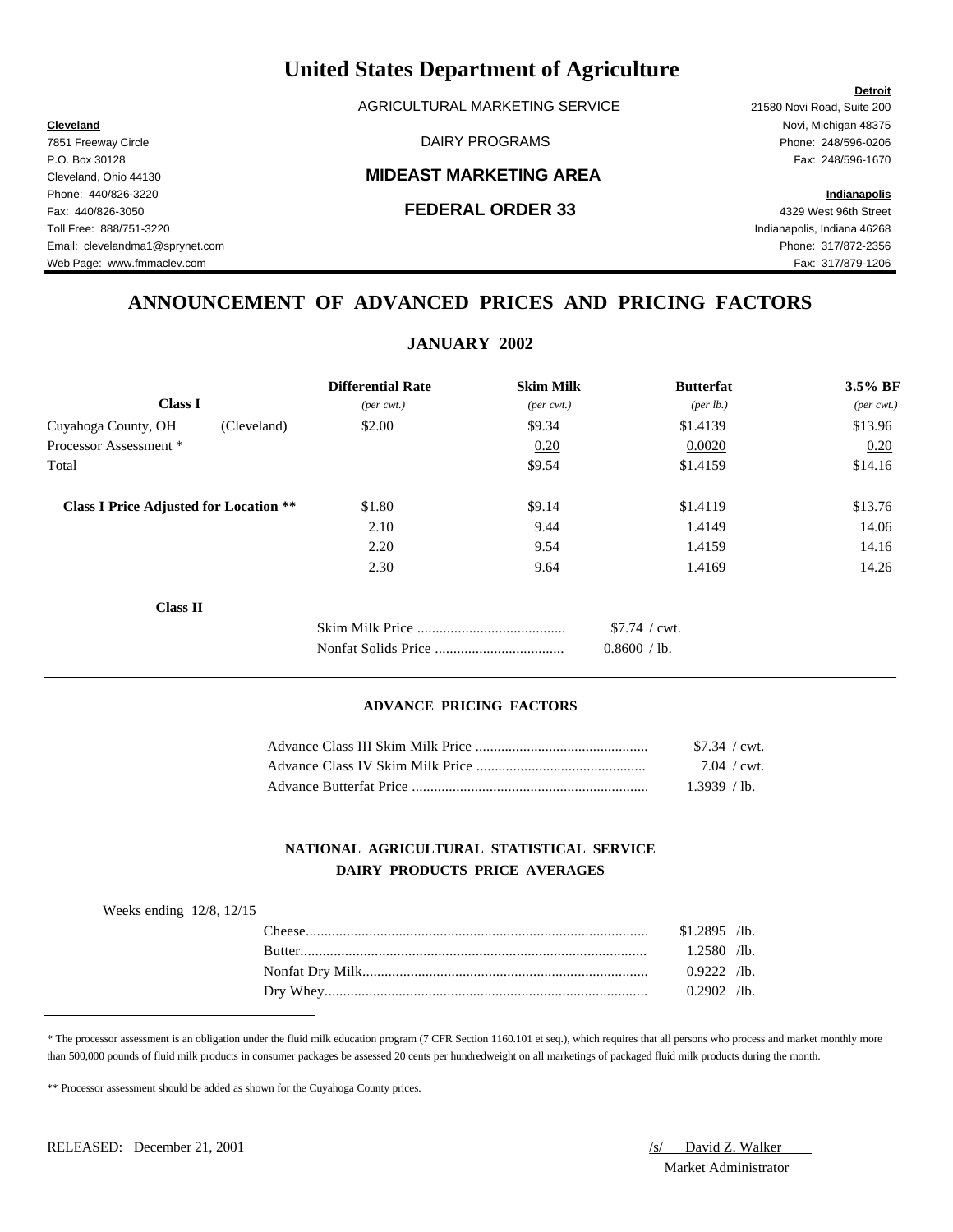AGRICULTURAL MARKETING SERVICE 21580 Novi Road, Suite 200

### Cleveland, Ohio 44130 **MIDEAST MARKETING AREA**

**Cleveland** Novi, Michigan 48375 7851 Freeway Circle DAIRY PROGRAMS Phone: 248/596-0206

Web Page: www.fmmaclev.com exercise www.fmmaclev.com Fax: 317/879-1206

## **ANNOUNCEMENT OF ADVANCED PRICES AND PRICING FACTORS**

**FEBRUARY 2002**

| 1.00                                          |             |                             |                              |                      |                             |
|-----------------------------------------------|-------------|-----------------------------|------------------------------|----------------------|-----------------------------|
|                                               |             | <b>Differential Rate</b>    | <b>Skim Milk</b>             | <b>Butterfat</b>     | 3.5% BF                     |
| <b>Class I</b>                                |             | $(\text{per} \text{ cwt.})$ | $(\text{per} \ \text{cvt.})$ | ${\rm (per \, lb.)}$ | $(\text{per} \text{ cwt.})$ |
| Cuyahoga County, OH                           | (Cleveland) | \$2.00                      | \$8.99                       | \$1.5060             | \$13.95                     |
| Processor Assessment *                        |             |                             | 0.20                         | 0.0020               | 0.20                        |
| Total                                         |             |                             | \$9.19                       | \$1.5080             | \$14.15                     |
| <b>Class I Price Adjusted for Location **</b> |             | \$1.80                      | \$8.79                       | \$1.5040             | \$13.75                     |
|                                               |             | 2.10                        | 9.09                         | 1.5070               | 14.05                       |
|                                               |             | 2.20                        | 9.19                         | 1.5080               | 14.15                       |
|                                               |             | 2.30                        | 9.29                         | 1.5090               | 14.25                       |
| <b>Class II</b>                               |             |                             |                              |                      |                             |
|                                               |             |                             |                              | $$7.69 /$ cwt.       |                             |
|                                               |             |                             |                              | 0.8544 / lb.         |                             |

### **ADVANCE PRICING FACTORS**

|                         | $$6.75$ / cwt.        |  |
|-------------------------|-----------------------|--|
|                         | $6.99 / \text{cwt}$ . |  |
| Advance Butterfat Price | 1.4860 / lb.          |  |

### **NATIONAL AGRICULTURAL STATISTICAL SERVICE DAIRY PRODUCTS PRICE AVERAGES**

| Weeks ending $1/5$ , $1/12$ |                |  |
|-----------------------------|----------------|--|
|                             | $$1.2740$ /lb. |  |
|                             | $1.3335$ /lb.  |  |
|                             | $0.9166$ /lb.  |  |
|                             | $0.2810$ /lb.  |  |

\* The processor assessment is an obligation under the fluid milk education program (7 CFR Section 1160.101 et seq.), which requires that all persons who process and market monthly more than 500,000 pounds of fluid milk products in consumer packages be assessed 20 cents per hundredweight on all marketings of packaged fluid milk products during the month.

\*\* Processor assessment should be added as shown for the Cuyahoga County prices.

Market Administrator

### **Detroit**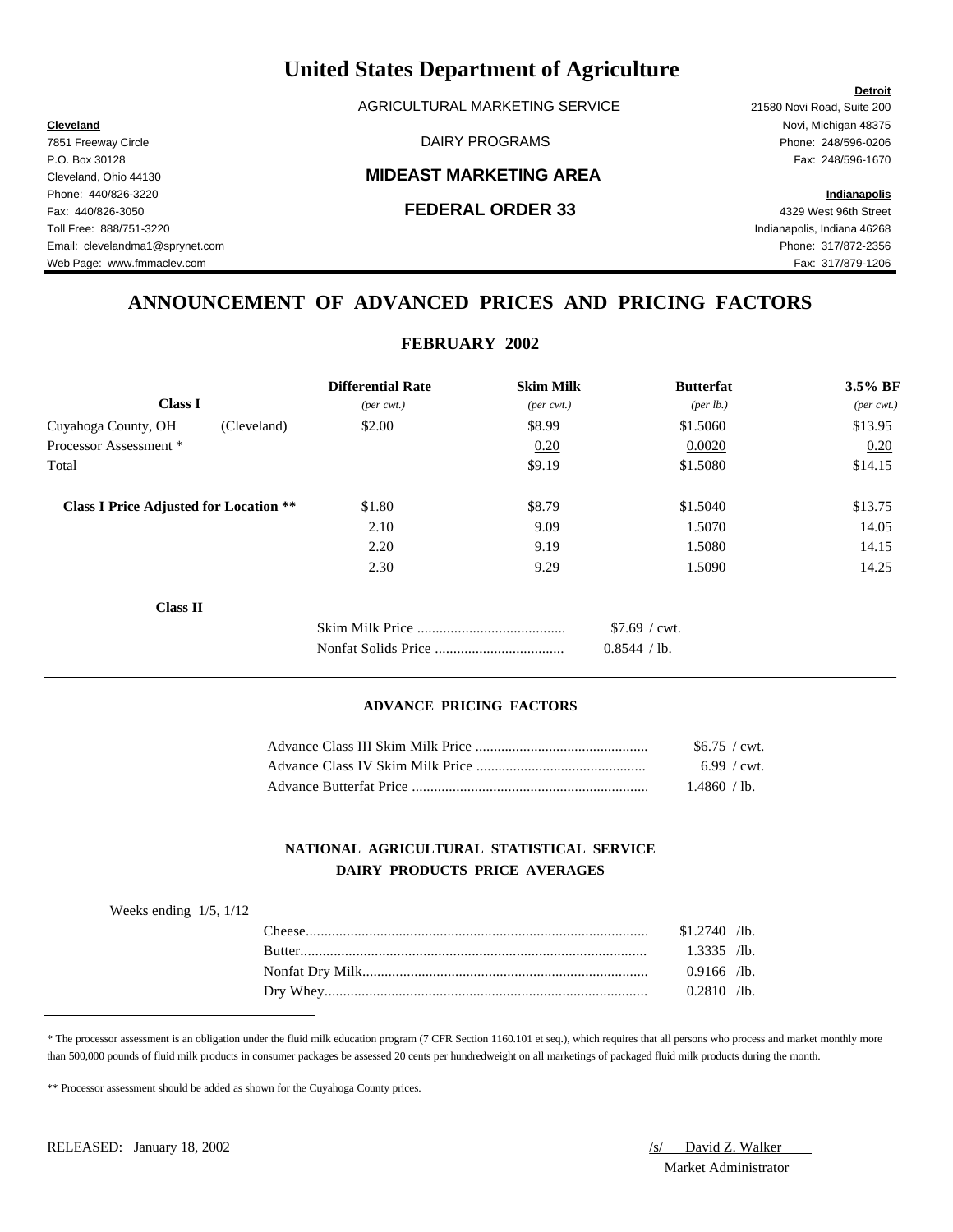AGRICULTURAL MARKETING SERVICE 21580 Novi Road, Suite 200

### Cleveland, Ohio 44130 **MIDEAST MARKETING AREA**

**Cleveland** Novi, Michigan 48375 7851 Freeway Circle DAIRY PROGRAMS Phone: 248/596-0206

**Detroit**

Web Page: www.fmmaclev.com exercise www.fmmaclev.com Fax: 317/879-1206

## **ANNOUNCEMENT OF ADVANCED PRICES AND PRICING FACTORS**

| <b>MARCH 2002</b>                             |                             |                              |                      |                             |
|-----------------------------------------------|-----------------------------|------------------------------|----------------------|-----------------------------|
|                                               | <b>Differential Rate</b>    | <b>Skim Milk</b>             | <b>Butterfat</b>     | 3.5% BF                     |
| <b>Class I</b>                                | $(\text{per} \text{ cwt.})$ | $(\text{per} \ \text{cvt.})$ | ${\rm (per \, lb.)}$ | $(\text{per} \text{ cwt.})$ |
| Cuyahoga County, OH<br>(Cleveland)            | \$2.00                      | \$9.10                       | \$1.3817             | \$13.62                     |
| Processor Assessment *                        |                             | 0.20                         | 0.0020               | 0.20                        |
| Total                                         |                             | \$9.30                       | \$1.3837             | \$13.82                     |
| <b>Class I Price Adjusted for Location **</b> | \$1.80                      | \$8.90                       | \$1.3797             | \$13.42                     |
|                                               | 2.10                        | 9.20                         | 1.3827               | 13.72                       |
|                                               | 2.20                        | 9.30                         | 1.3837               | 13.82                       |
|                                               | 2.30                        | 9.40                         | 1.3847               | 13.92                       |
| <b>Class II</b>                               |                             |                              |                      |                             |
|                                               |                             |                              | \$7.66 / cwt.        |                             |
|                                               |                             |                              | 0.8511 / lb.         |                             |

### **ADVANCE PRICING FACTORS**

| \$7.10 / cwt.         |  |
|-----------------------|--|
| $6.96 / \text{cwt}$ . |  |
| 1.3617 / lb.          |  |

### **NATIONAL AGRICULTURAL STATISTICAL SERVICE DAIRY PRODUCTS PRICE AVERAGES**

| $$1.2862$ /lb.<br>l `heese -<br><b>Rutter</b> |               |
|-----------------------------------------------|---------------|
|                                               |               |
|                                               | $1.2316$ /lb. |
|                                               | $0.9133$ /lb. |
|                                               | $0.2347$ /lb. |

\* The processor assessment is an obligation under the fluid milk education program (7 CFR Section 1160.101 et seq.), which requires that all persons who process and market monthly more than 500,000 pounds of fluid milk products in consumer packages be assessed 20 cents per hundredweight on all marketings of packaged fluid milk products during the month.

\*\* Processor assessment should be added as shown for the Cuyahoga County prices.

Market Administrator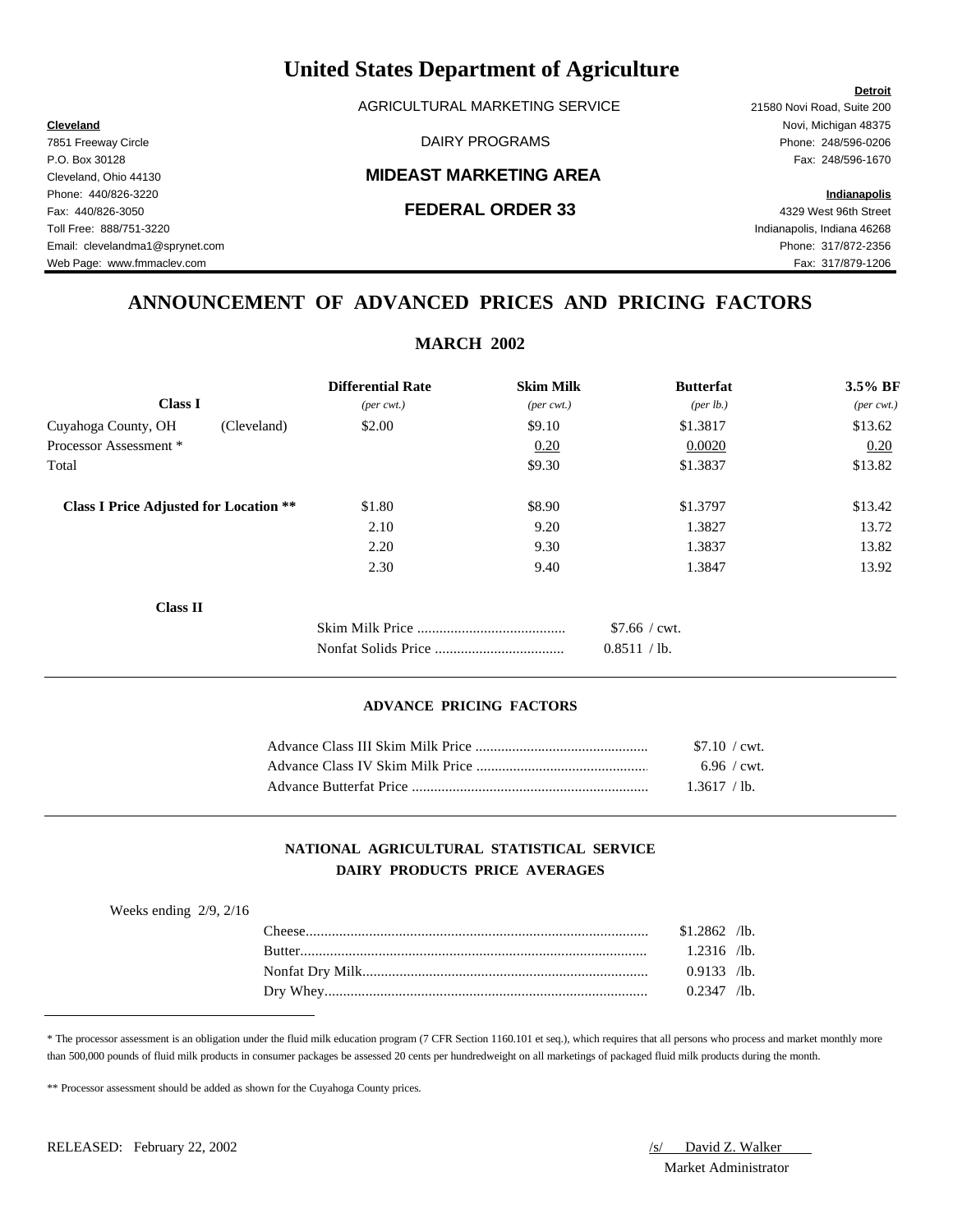AGRICULTURAL MARKETING SERVICE 21580 Novi Road, Suite 200

### Cleveland, Ohio 44130 **MIDEAST MARKETING AREA**

**Cleveland** Novi, Michigan 48375 7851 Freeway Circle DAIRY PROGRAMS Phone: 248/596-0206

**Detroit**

Web Page: www.fmmaclev.com exercise www.fmmaclev.com Fax: 317/879-1206

## **ANNOUNCEMENT OF ADVANCED PRICES AND PRICING FACTORS**

| <b>APRIL 2002</b>                             |                             |                              |                  |                             |
|-----------------------------------------------|-----------------------------|------------------------------|------------------|-----------------------------|
|                                               | <b>Differential Rate</b>    | <b>Skim Milk</b>             | <b>Butterfat</b> | 3.5% BF                     |
| <b>Class I</b>                                | $(\text{per} \text{ cwt.})$ | $(\text{per} \ \text{cvt.})$ | (per lb.)        | $(\text{per} \text{ cwt.})$ |
| Cuyahoga County, OH<br>(Cleveland)            | \$2.00                      | \$8.91                       | \$1.3933         | \$13.47                     |
| Processor Assessment *                        |                             | 0.20                         | 0.0020           | 0.20                        |
| Total                                         |                             | \$9.11                       | \$1.3953         | \$13.67                     |
| <b>Class I Price Adjusted for Location **</b> | \$1.80                      | \$8.71                       | \$1.3913         | \$13.27                     |
|                                               | 2.10                        | 9.01                         | 1.3943           | 13.57                       |
|                                               | 2.20                        | 9.11                         | 1.3953           | 13.67                       |
|                                               | 2.30                        | 9.21                         | 1.3963           | 13.77                       |
| <b>Class II</b>                               |                             |                              |                  |                             |
|                                               |                             |                              | \$7.61 / cwt.    |                             |
|                                               |                             |                              | 0.8456 / lb.     |                             |

### **ADVANCE PRICING FACTORS**

| $$5.98 / \text{cwt}$ . |  |
|------------------------|--|
| $6.91 / \text{cwt}$    |  |
| 1.3733 / lb.           |  |

### **NATIONAL AGRICULTURAL STATISTICAL SERVICE DAIRY PRODUCTS PRICE AVERAGES**

| $$1.2008$ /lb.<br>$1.2411$ /lb. | Weeks ending $3/9$ , $3/16$ |               |  |
|---------------------------------|-----------------------------|---------------|--|
|                                 |                             |               |  |
|                                 |                             |               |  |
|                                 |                             | $0.9074$ /lb. |  |
| $0.2077$ /lb.                   |                             |               |  |

\* The processor assessment is an obligation under the fluid milk education program (7 CFR Section 1160.101 et seq.), which requires that all persons who process and market monthly more than 500,000 pounds of fluid milk products in consumer packages be assessed 20 cents per hundredweight on all marketings of packaged fluid milk products during the month.

\*\* Processor assessment should be added as shown for the Cuyahoga County prices.

Market Administrator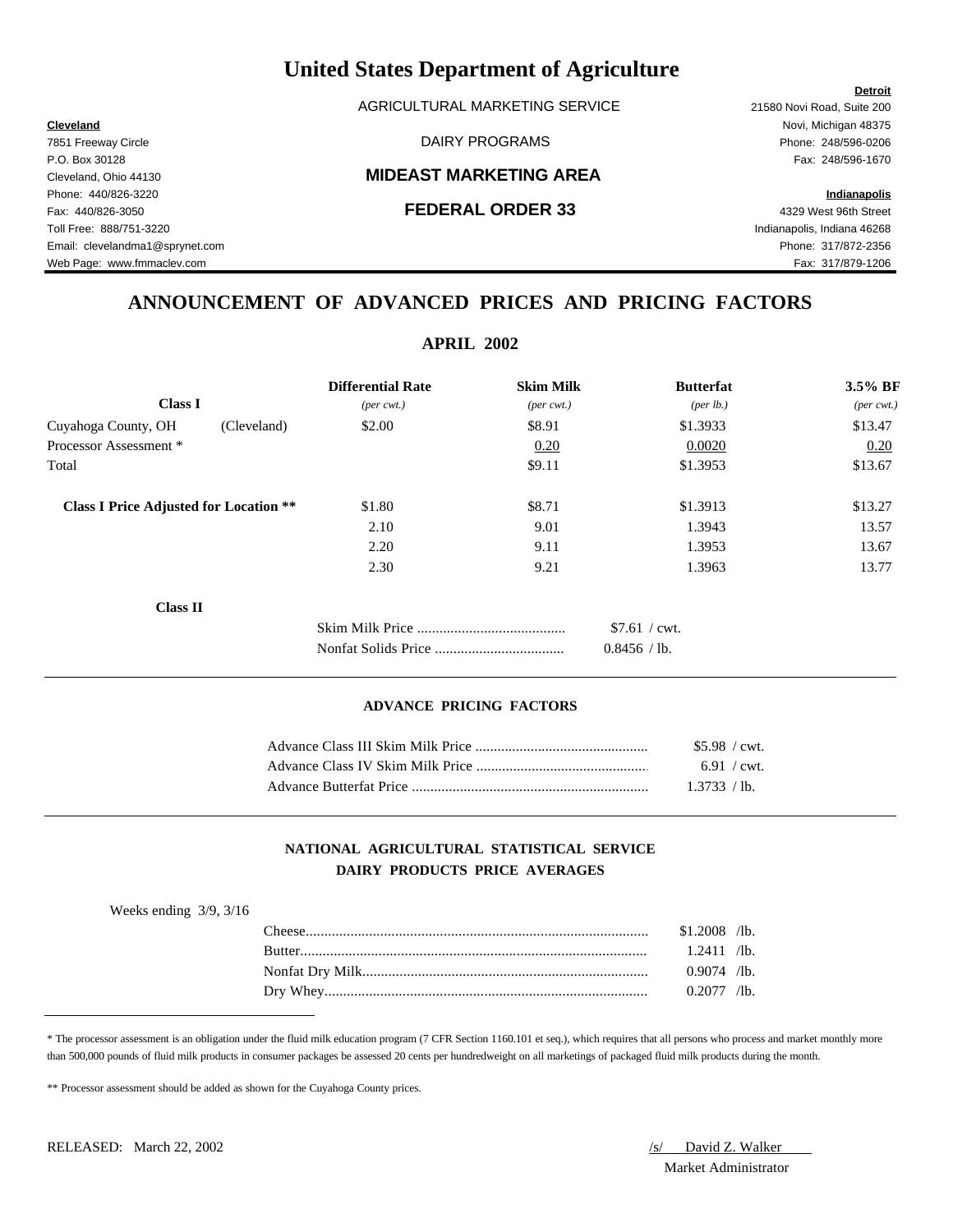AGRICULTURAL MARKETING SERVICE 21580 Novi Road, Suite 200

### Cleveland, Ohio 44130 **MIDEAST MARKETING AREA**

**Cleveland** Novi, Michigan 48375 7851 Freeway Circle DAIRY PROGRAMS Phone: 248/596-0206

**Detroit**

## **ANNOUNCEMENT OF ADVANCED PRICES AND PRICING FACTORS**

**MAY 2002** 

|                                               | $NIAY$ $2002$               |                              |                      |                             |
|-----------------------------------------------|-----------------------------|------------------------------|----------------------|-----------------------------|
|                                               | <b>Differential Rate</b>    | <b>Skim Milk</b>             | <b>Butterfat</b>     | 3.5% BF                     |
| <b>Class I</b>                                | $(\text{per} \text{ cwt.})$ | $(\text{per} \ \text{cvt.})$ | ${\rm (per \, lb.)}$ | $(\text{per} \text{ cwt.})$ |
| Cuyahoga County, OH<br>(Cleveland)            | \$2.00                      | \$8.83                       | \$1.3539             | \$13.26                     |
| Processor Assessment *                        |                             | 0.20                         | 0.0020               | 0.20                        |
| Total                                         |                             | \$9.03                       | \$1.3559             | \$13.46                     |
| <b>Class I Price Adjusted for Location **</b> | \$1.80                      | \$8.63                       | \$1.3519             | \$13.06                     |
|                                               | 2.10                        | 8.93                         | 1.3549               | 13.36                       |
|                                               | 2.20                        | 9.03                         | 1.3559               | 13.46                       |
|                                               | 2.30                        | 9.13                         | 1.3569               | 13.56                       |
| <b>Class II</b>                               |                             |                              |                      |                             |
|                                               |                             |                              | \$7.53 / cwt.        |                             |
|                                               |                             |                              | 0.8367 / lb.         |                             |

### **ADVANCE PRICING FACTORS**

| $$6.31$ / cwt. |  |
|----------------|--|
| 6.83 / $cwt$ . |  |
| 1.3339 / lb.   |  |

### **NATIONAL AGRICULTURAL STATISTICAL SERVICE DAIRY PRODUCTS PRICE AVERAGES**

| $$1.2229$ /lb.<br>' heese<br>$1.2088$ /lb.<br><b>Butter</b><br>$0.8984$ /lb.<br>$0.1979$ /lb. | Weeks ending $4/6$ , $4/13$ |  |  |
|-----------------------------------------------------------------------------------------------|-----------------------------|--|--|
|                                                                                               |                             |  |  |
|                                                                                               |                             |  |  |
|                                                                                               |                             |  |  |
|                                                                                               |                             |  |  |

\* The processor assessment is an obligation under the fluid milk education program (7 CFR Section 1160.101 et seq.), which requires that all persons who process and market monthly more than 500,000 pounds of fluid milk products in consumer packages be assessed 20 cents per hundredweight on all marketings of packaged fluid milk products during the month.

\*\* Processor assessment should be added as shown for the Cuyahoga County prices.

Market Administrator

## P.O. Box 30128 Fax: 248/596-1670 Phone: 440/826-3220 **Indianapolis** Fax: 440/826-3050 **FEDERAL ORDER 33** 4329 West 96th Street Toll Free: 888/751-3220 Indianapolis, Indiana 46268 Email: clevelandma1@sprynet.com Phone: 317/872-2356 Web Page: www.fmmaclev.com Fax: 317/879-1206

RELEASED: April 19, 2002 *S/ David Z. Walker*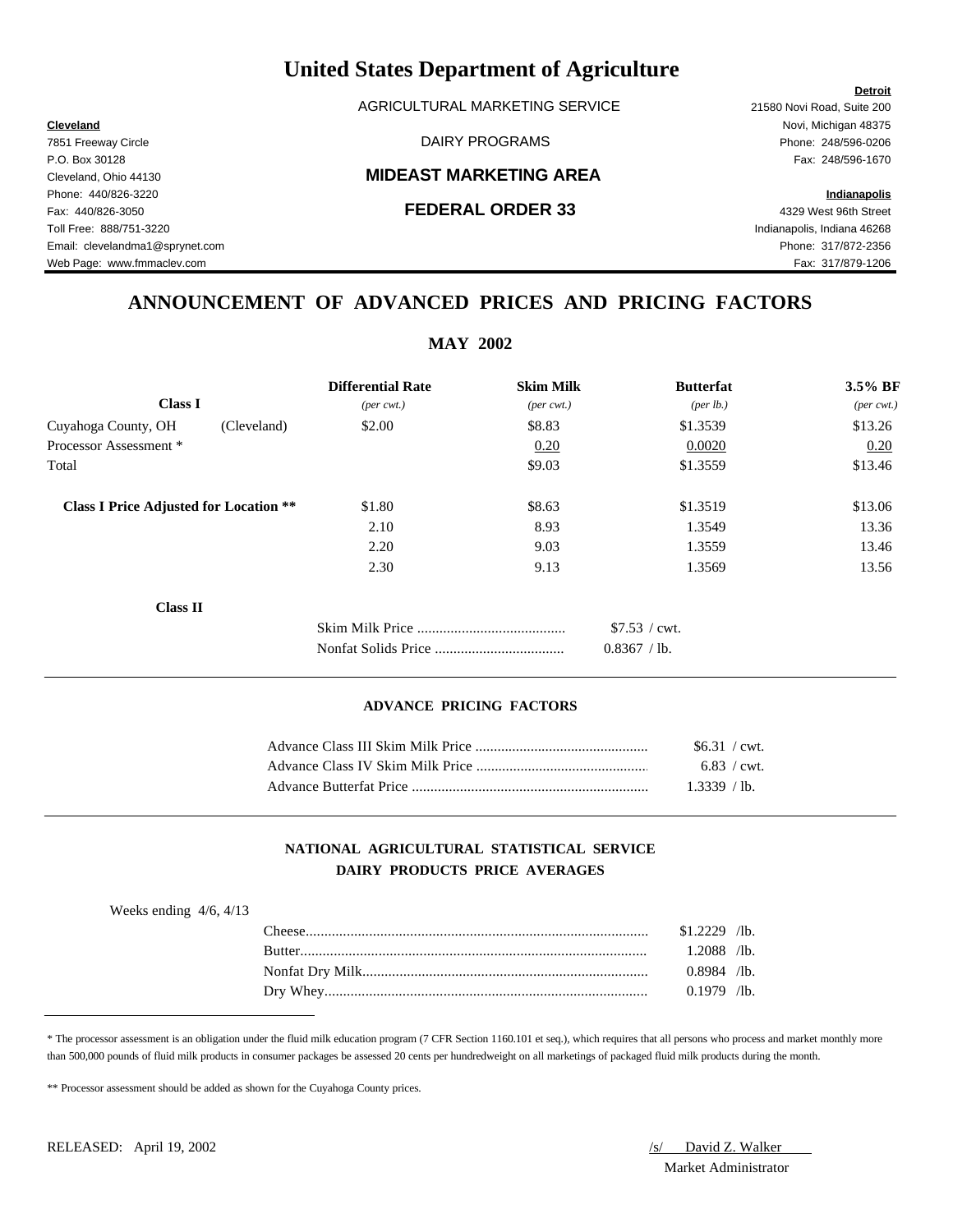AGRICULTURAL MARKETING SERVICE 21580 Novi Road, Suite 200

### Cleveland, Ohio 44130 **MIDEAST MARKETING AREA**

**Cleveland** Novi, Michigan 48375 7851 Freeway Circle DAIRY PROGRAMS Phone: 248/596-0206

## **ANNOUNCEMENT OF ADVANCED PRICES AND PRICING FACTORS**

**JUNE 2002** 

| <b>Differential Rate</b>    | <b>Skim Milk</b>            | <b>Butterfat</b>   | 3.5% BF                     |
|-----------------------------|-----------------------------|--------------------|-----------------------------|
| $(\text{per} \text{ cwt.})$ | $(\text{per} \text{ cwt.})$ | $(\text{per lb.})$ | $(\text{per} \text{ cwt.})$ |
| \$2.00                      | \$9.23                      | \$1.1777           | \$13.03                     |
|                             | 0.20                        | 0.0020             | 0.20                        |
|                             | \$9.43                      | \$1.1797           | \$13.23                     |
| \$1.80                      | \$9.03                      | \$1.1757           | \$12.83                     |
| 2.10                        | 9.33                        | 1.1787             | 13.13                       |
| 2.20                        | 9.43                        | 1.1797             | 13.23                       |
| 2.30                        | 9.53                        | 1.1807             | 13.33                       |
|                             |                             |                    |                             |
|                             |                             | \$7.50 / cwt.      |                             |
|                             |                             | 0.8333 / lb.       |                             |
|                             |                             | JUNE <i>2</i> 002  |                             |

### **ADVANCE PRICING FACTORS**

| $$7.23$ / cwt.        |  |
|-----------------------|--|
| $6.80 / \text{cwt}$ . |  |
| 1.1577 / lb.          |  |

### **NATIONAL AGRICULTURAL STATISTICAL SERVICE DAIRY PRODUCTS PRICE AVERAGES**

| Weeks ending $5/4$ , $5/11$ |                |  |
|-----------------------------|----------------|--|
|                             | $$1.2521$ /lb. |  |
|                             | $1.0643$ /lb.  |  |
|                             | $0.8953$ /lb.  |  |
|                             | $0.1827$ /lb.  |  |

\* The processor assessment is an obligation under the fluid milk education program (7 CFR Section 1160.101 et seq.), which requires that all persons who process and market monthly more than 500,000 pounds of fluid milk products in consumer packages be assessed 20 cents per hundredweight on all marketings of packaged fluid milk products during the month.

\*\* Processor assessment should be added as shown for the Cuyahoga County prices.

# Market Administrator

### **Detroit**

P.O. Box 30128 Fax: 248/596-1670 Phone: 440/826-3220 **Indianapolis** Fax: 440/826-3050 **FEDERAL ORDER 33** 4329 West 96th Street Toll Free: 888/751-3220 Indianapolis, Indiana 46268 Email: clevelandma1@sprynet.com Phone: 317/872-2356 Web Page: www.fmmaclev.com exercise www.fmmaclev.com Fax: 317/879-1206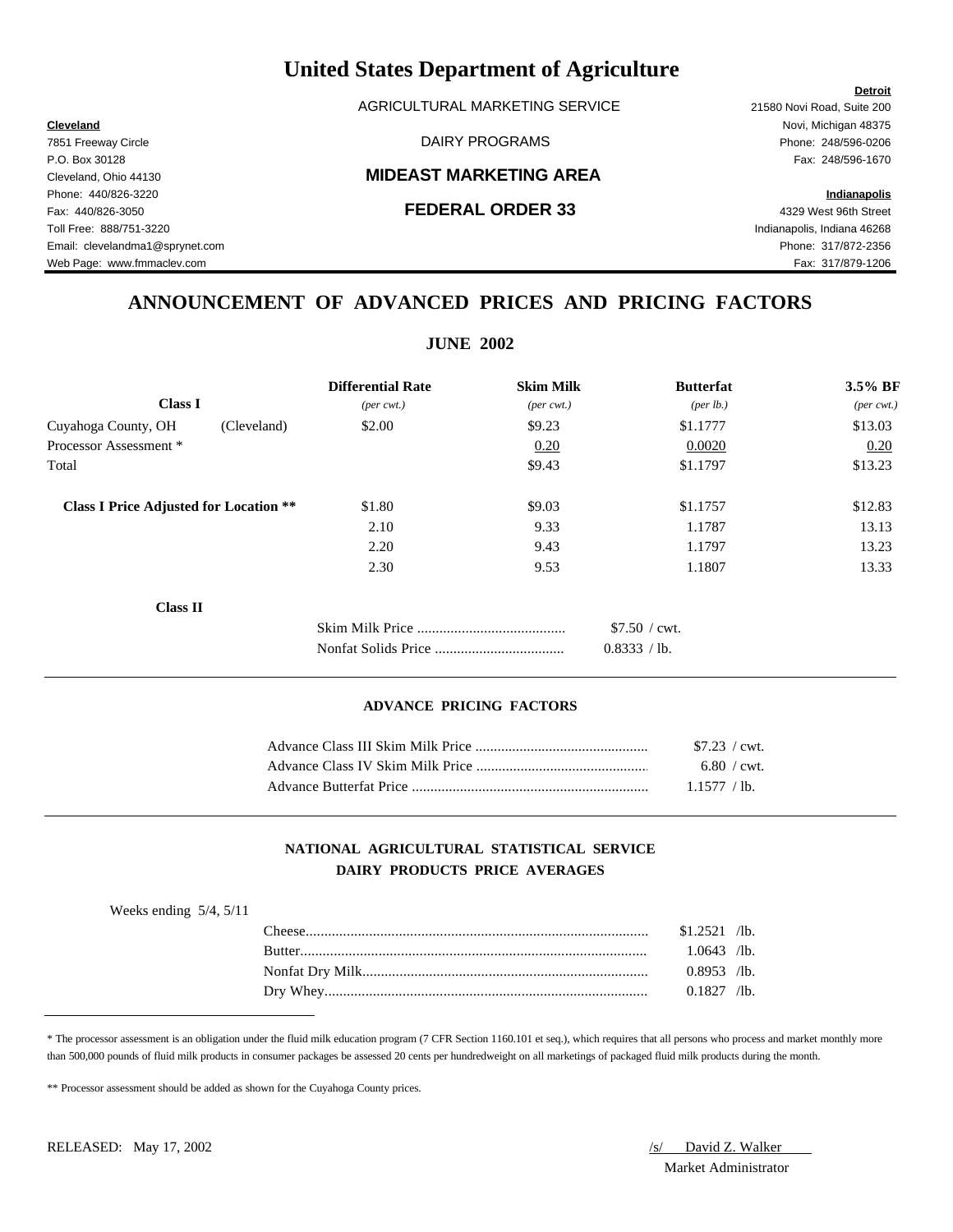AGRICULTURAL MARKETING SERVICE 21580 Novi Road, Suite 200

### Cleveland, Ohio 44130 **MIDEAST MARKETING AREA**

**Cleveland** Novi, Michigan 48375 7851 Freeway Circle DAIRY PROGRAMS Phone: 248/596-0206

## **ANNOUNCEMENT OF ADVANCED PRICES AND PRICING FACTORS**

**JULY 2002** 

|                                               | JULI <i>4</i> 004           |                              |                  |                     |
|-----------------------------------------------|-----------------------------|------------------------------|------------------|---------------------|
|                                               | <b>Differential Rate</b>    | <b>Skim Milk</b>             | <b>Butterfat</b> | 3.5% BF             |
| <b>Class I</b>                                | $(\text{per} \text{ cwt.})$ | $(\text{per} \ \text{cvt.})$ | (per lb.)        | $(\text{per cwt.})$ |
| Cuyahoga County, OH<br>(Cleveland)            | \$2.00                      | \$8.85                       | \$1.1643         | \$12.62             |
| Processor Assessment *                        |                             | 0.20                         | 0.0020           | 0.20                |
| Total                                         |                             | \$9.05                       | \$1.1663         | \$12.82             |
| <b>Class I Price Adjusted for Location **</b> | \$1.80                      | \$8.65                       | \$1.1623         | \$12.42             |
|                                               | 2.10                        | 8.95                         | 1.1653           | 12.72               |
|                                               | 2.20                        | 9.05                         | 1.1663           | 12.82               |
|                                               | 2.30                        | 9.15                         | 1.1673           | 12.92               |
| <b>Class II</b>                               |                             |                              |                  |                     |
|                                               |                             |                              | \$7.55 / cwt.    |                     |
|                                               |                             |                              | 0.8389 / lb.     |                     |

### **ADVANCE PRICING FACTORS**

| $$6.40$ / cwt. |  |
|----------------|--|
| 6.85 / $cwt$ . |  |
| 1.1443 / lb.   |  |

### **NATIONAL AGRICULTURAL STATISTICAL SERVICE DAIRY PRODUCTS PRICE AVERAGES**

| Weeks ending $6/8$ , $6/15$ |               |                |  |
|-----------------------------|---------------|----------------|--|
|                             | 'heese'       | $$1.1792$ /lb. |  |
|                             | <b>Rutter</b> | $1.0533$ /lb.  |  |
|                             |               | $0.9006$ /lb.  |  |
|                             |               | $0.1663$ /lb.  |  |
|                             |               |                |  |

\* The processor assessment is an obligation under the fluid milk education program (7 CFR Section 1160.101 et seq.), which requires that all persons who process and market monthly more than 500,000 pounds of fluid milk products in consumer packages be assessed 20 cents per hundredweight on all marketings of packaged fluid milk products during the month.

\*\* Processor assessment should be added as shown for the Cuyahoga County prices.

Market Administrator

### **Detroit**

P.O. Box 30128 Fax: 248/596-1670 Phone: 440/826-3220 **Indianapolis** Fax: 440/826-3050 **FEDERAL ORDER 33** 4329 West 96th Street Toll Free: 888/751-3220 Indianapolis, Indiana 46268 Email: clevelandma1@sprynet.com Phone: 317/872-2356

Web Page: www.fmmaclev.com exercise www.fmmaclev.com Fax: 317/879-1206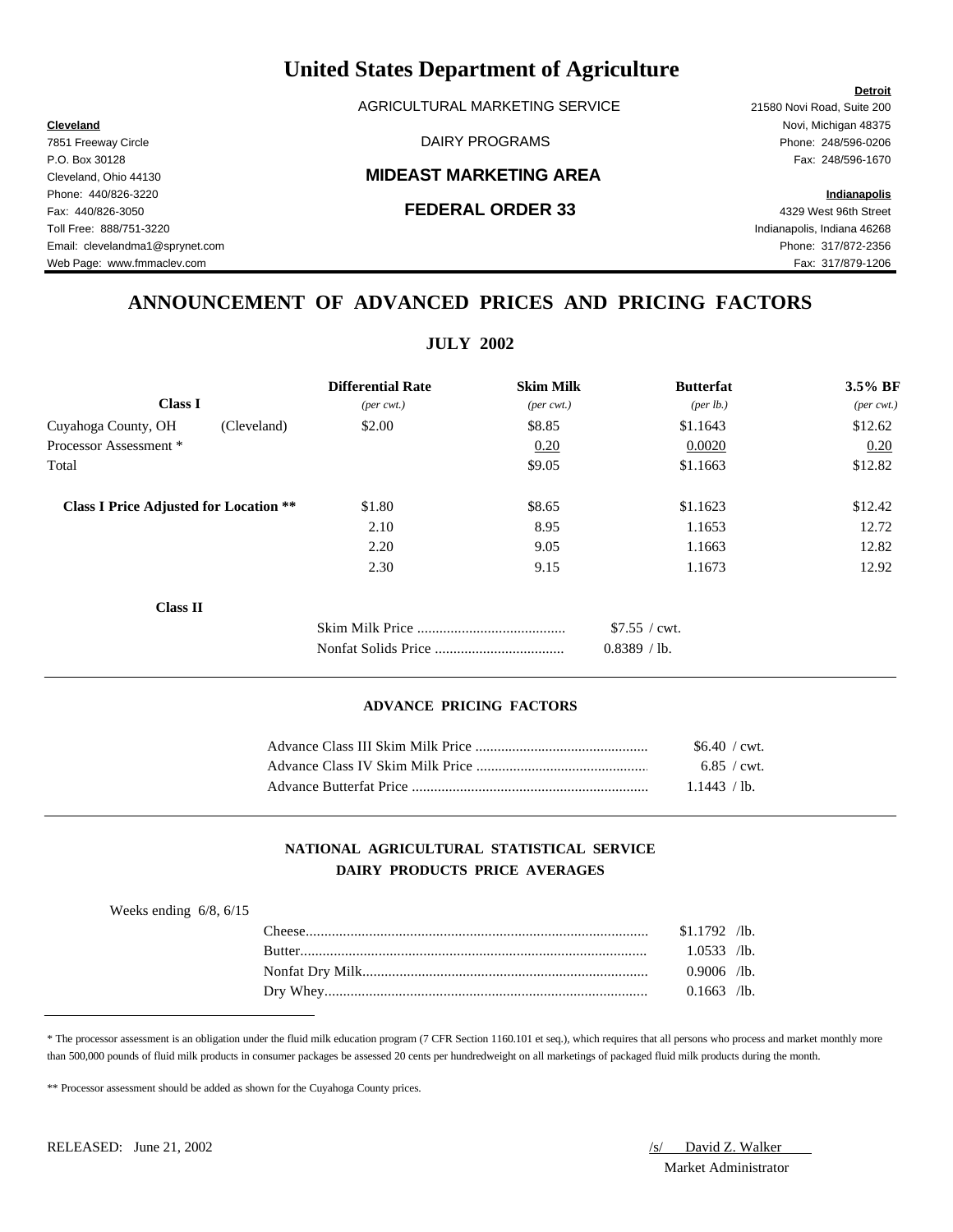AGRICULTURAL MARKETING SERVICE 21580 Novi Road, Suite 200

### Cleveland, Ohio 44130 **MIDEAST MARKETING AREA**

**Cleveland** Novi, Michigan 48375 7851 Freeway Circle DAIRY PROGRAMS Phone: 248/596-0206

**Detroit**

Web Page: www.fmmaclev.com exercise www.fmmaclev.com Fax: 317/879-1206

## **ANNOUNCEMENT OF ADVANCED PRICES AND PRICING FACTORS**

|                                               | <b>AUGUST 2002</b>          |                              |                  |                             |
|-----------------------------------------------|-----------------------------|------------------------------|------------------|-----------------------------|
|                                               | <b>Differential Rate</b>    | <b>Skim Milk</b>             | <b>Butterfat</b> | 3.5% BF                     |
| <b>Class I</b>                                | $(\text{per} \text{ cwt.})$ | $(\text{per} \ \text{cvt.})$ | (per lb.)        | $(\text{per} \text{ cwt.})$ |
| Cuyahoga County, OH<br>(Cleveland)            | \$2.00                      | \$8.86                       | \$1.1222         | \$12.48                     |
| Processor Assessment *                        |                             | 0.20                         | 0.0020           | 0.20                        |
| Total                                         |                             | \$9.06                       | \$1.1242         | \$12.68                     |
| <b>Class I Price Adjusted for Location **</b> | \$1.80                      | \$8.66                       | \$1.1202         | \$12.28                     |
|                                               | 2.10                        | 8.96                         | 1.1232           | 12.58                       |
|                                               | 2.20                        | 9.06                         | 1.1242           | 12.68                       |
|                                               | 2.30                        | 9.16                         | 1.1252           | 12.78                       |
| <b>Class II</b>                               |                             |                              |                  |                             |
|                                               |                             |                              | $$7.56 /$ cwt.   |                             |
|                                               |                             |                              | 0.8400 / lb.     |                             |

### **ADVANCE PRICING FACTORS**

| $$5.77$ / cwt.        |  |
|-----------------------|--|
| $6.86 / \text{cwt}$ . |  |
| 1.1022 / lb.          |  |

### **NATIONAL AGRICULTURAL STATISTICAL SERVICE DAIRY PRODUCTS PRICE AVERAGES**

| Weeks ending $7/6$ , $7/13$ |               |                |
|-----------------------------|---------------|----------------|
|                             |               | $$1.1098$ /lb. |
|                             | <b>Butter</b> | $1.0188$ /lb.  |
|                             |               | $0.9025$ /lb.  |
|                             |               | $0.1552$ /lb.  |

\* The processor assessment is an obligation under the fluid milk education program (7 CFR Section 1160.101 et seq.), which requires that all persons who process and market monthly more than 500,000 pounds of fluid milk products in consumer packages be assessed 20 cents per hundredweight on all marketings of packaged fluid milk products during the month.

\*\* Processor assessment should be added as shown for the Cuyahoga County prices.

Market Administrator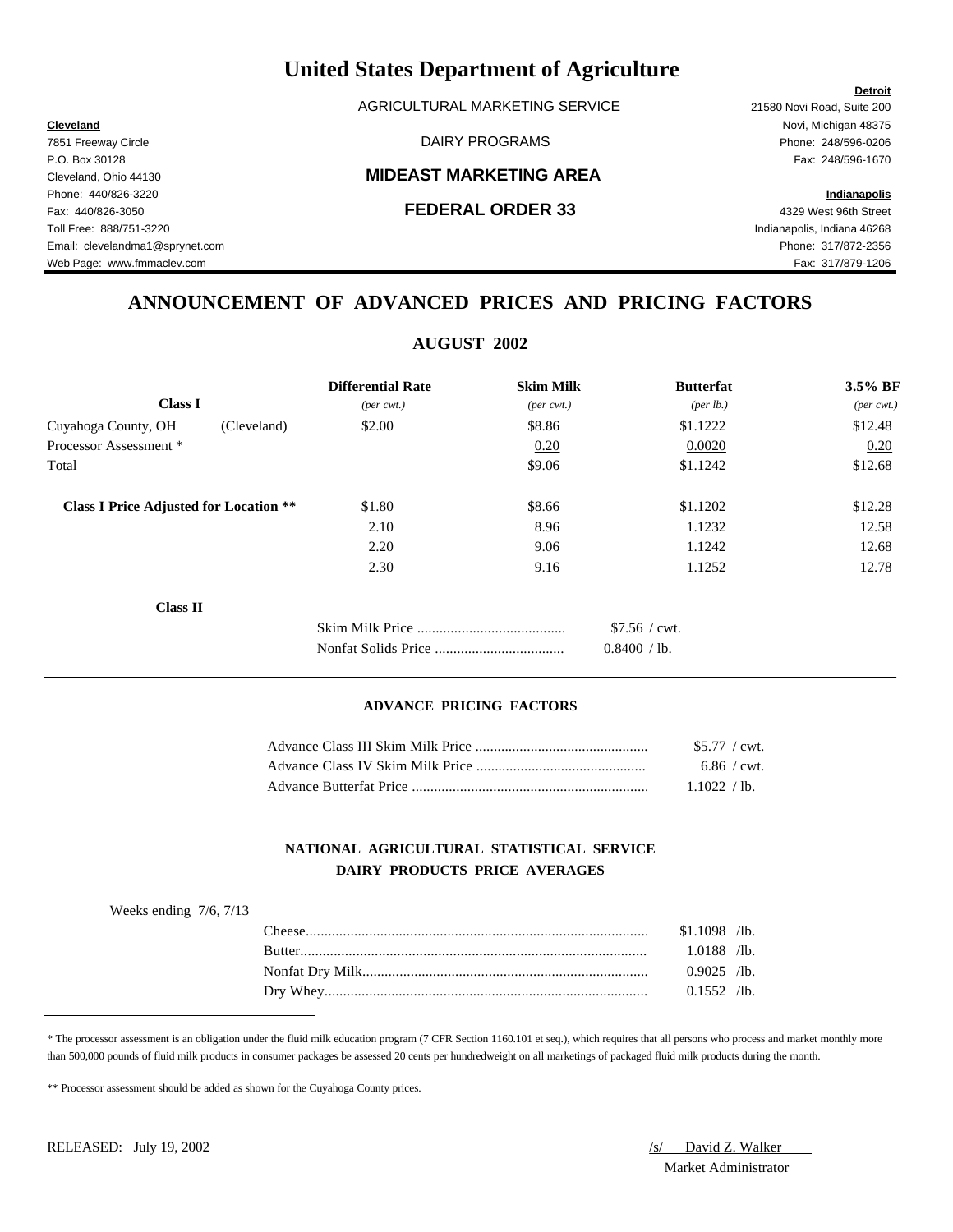AGRICULTURAL MARKETING SERVICE 21580 Novi Road, Suite 200

**Detroit Cleveland** Novi, Michigan 48375 7851 Freeway Circle DAIRY PROGRAMS Phone: 248/596-0206 P.O. Box 30128 Fax: 248/596-1670

Cleveland, Ohio 44130 **MIDEAST MARKETING AREA**

Phone: 440/826-3220 **Indianapolis** Fax: 440/826-3050 **FEDERAL ORDER 33** 4329 West 96th Street Toll Free: 888/751-3220 Indianapolis, Indiana 46268 Email: clevelandma1@sprynet.com Phone: 317/872-2356 Web Page: www.fmmaclev.com **Fax: 317/879-1206** 

## **ANNOUNCEMENT OF ADVANCED PRICES AND PRICING FACTORS**

### **SEPTEMBER 2002**

|                                               | <b>Differential Rate</b>    | <b>Skim Milk</b>            | <b>Butterfat</b>               | 3.5% BF             |
|-----------------------------------------------|-----------------------------|-----------------------------|--------------------------------|---------------------|
| <b>Class I</b>                                | $(\text{per} \text{ cwt.})$ | $(\text{per} \text{ cwt.})$ | ${\rm (per \, lb.)}$           | $(\text{per cwt.})$ |
| Cuyahoga County, OH                           | \$2.00<br>(Cleveland)       | \$8.92                      | \$1.1005                       | \$12.46             |
| Processor Assessment *                        |                             | 0.20                        | 0.0020                         | 0.20                |
| Total                                         |                             | \$9.12                      | \$1.1025                       | \$12.66             |
| <b>Class I Price Adjusted for Location **</b> | \$1.80                      | \$8.72                      | \$1.0985                       | \$12.26             |
|                                               | 2.10                        | 9.02                        | 1.1015                         | 12.56               |
|                                               | 2.20                        | 9.12                        | 1.1025                         | 12.66               |
|                                               | 2.30                        | 9.22                        | 1.1035                         | 12.76               |
| <b>Class 11</b>                               |                             |                             |                                |                     |
|                                               |                             |                             | $$7.62$ / cwt.<br>0.8467 / lb. |                     |

### **ADVANCE PRICING FACTORS**

| $$6.00 / \text{cwt}$ . |
|------------------------|
| $6.92 / \text{cwt}$ .  |
| L0805 / lb.            |

### **NATIONAL AGRICULTURAL STATISTICAL SERVICE DAIRY PRODUCTS PRICE AVERAGES**

| Weeks ending $8/10$ , $8/17$ |  |
|------------------------------|--|
|------------------------------|--|

| 'heese        | 1237   | $\sqrt{1}$ b. |
|---------------|--------|---------------|
| <b>Rutter</b> | .0010  | $\sqrt{1}$ b. |
|               | 0.9091 | $\sqrt{1}$ b. |
| Whey<br>Drv   | ገ 1559 | $\sqrt{1}b$ . |

\* The Order requires that all persons who process and market commercially more than 3,000,000 pounds of fluid milk products in consumer-type packages in the 48 contiguous States and the District of Columbia on a monthly basis, excluding those fluid milk products delivered to the residence of a consumer, be assessed 20 cents per hundredweight on all marketings of such packaged fluid milk products during the month.

\*\* Processor assessment should be added as shown for the Cuyahoga County prices.

Market Administrator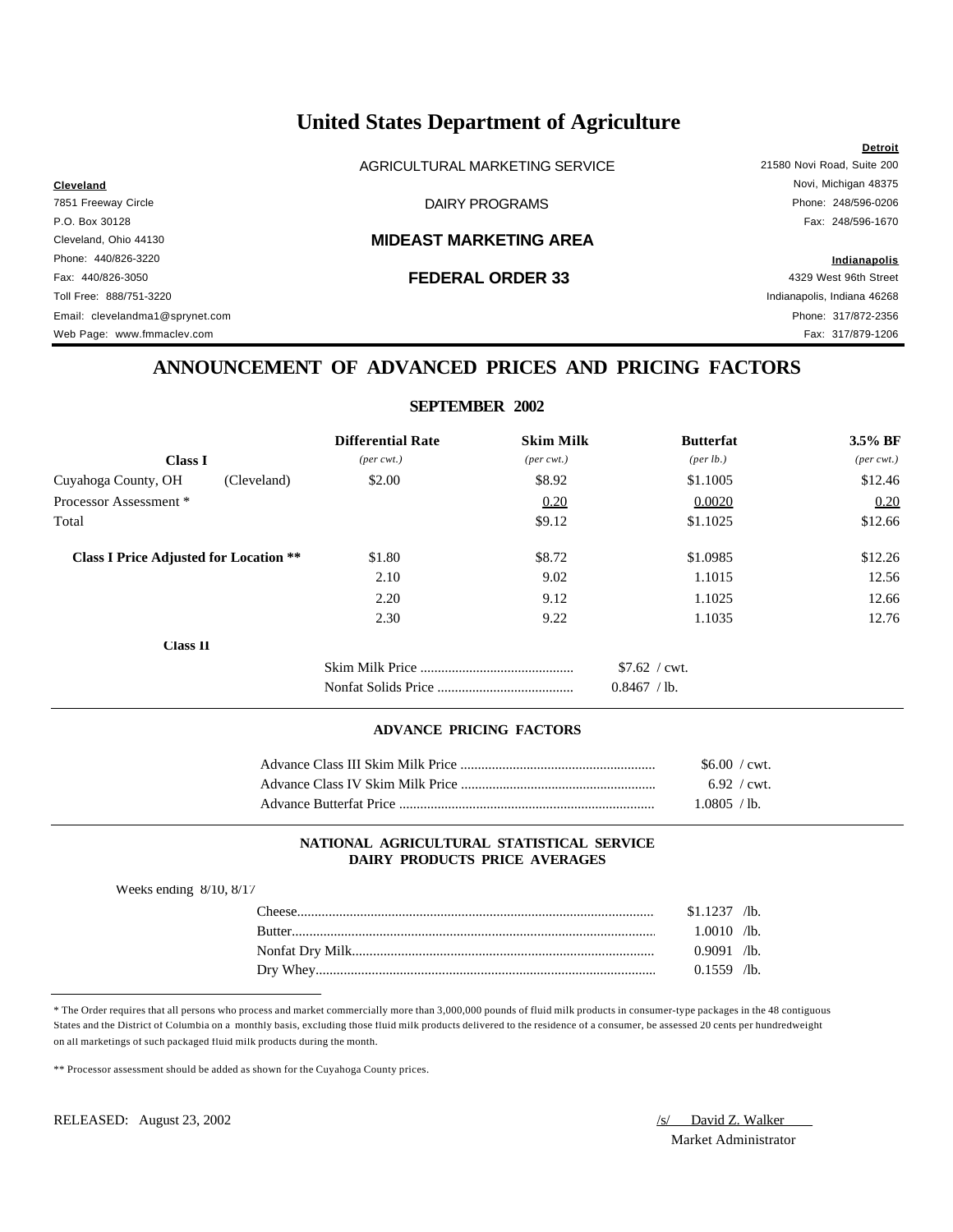AGRICULTURAL MARKETING SERVICE 21580 Novi Road, Suite 200

### Cleveland, Ohio 44130 **MIDEAST MARKETING AREA**

Web Page: www.fmmaclev.com example of the state of the state of the state of the state of the S17/879-1206

## **ANNOUNCEMENT OF ADVANCED PRICES AND PRICING FACTORS**

### **OCTOBER 2002**

|                                               | <b>Differential Rate</b>    | <b>Skim Milk</b>            | <b>Butterfat</b>   | 3.5% BF                     |
|-----------------------------------------------|-----------------------------|-----------------------------|--------------------|-----------------------------|
| <b>Class I</b>                                | $(\text{per} \text{ cwt.})$ | $(\text{per} \text{ cwt.})$ | $(\text{per lb.})$ | $(\text{per} \text{ cwt.})$ |
| (Cleveland)<br>Cuyahoga County, OH            | \$2.00                      | \$8.91                      | \$1,0135           | \$12.15                     |
| Processor Assessment *                        |                             | 0.20                        | 0.0020             | 0.20                        |
| Total                                         |                             | \$9.11                      | \$1.0155           | \$12.35                     |
| <b>Class I Price Adjusted for Location **</b> | \$1.80                      | \$8.71                      | \$1.0115           | \$11.95                     |
|                                               | 2.10                        | 9.01                        | 1.0145             | 12.25                       |
|                                               | 2.20                        | 9.11                        | 1.0155             | 12.35                       |
|                                               | 2.30                        | 9.21                        | 1.0165             | 12.45                       |
| <b>Class II</b>                               |                             |                             |                    |                             |
|                                               |                             |                             | $$7.61$ / cwt.     |                             |
|                                               |                             |                             | $0.8456$ /lb.      |                             |

### **ADVANCE PRICING FACTORS**

| $$6.64$ / cwt. |  |
|----------------|--|
| $6.91$ / cwt.  |  |
| $0.9935$ /lb   |  |

### **NATIONAL AGRICULTURAL STATISTICAL SERVICE DAIRY PRODUCTS PRICE AVERAGES**

| Weeks ending $9/7$ , $9/14$ |                |  |
|-----------------------------|----------------|--|
|                             | $$1\,1427$ /lb |  |
|                             | $0.9297$ /lb   |  |
|                             | $0.9080$ /lb   |  |
|                             | $0.1703$ /lb.  |  |

\* The Order requires that all persons who process and market commercially more than 3,000,000 pounds of fluid milk products in consumer-type packages in the 48 contiguous States and the District of Columbia on a monthly basis, excluding those fluid milk products delivered to the residence of a consumer, be assessed 20 cents per hundredweight on all marketings of such packaged fluid milk products during the month.

\*\* Processor assessment should be added as shown for the Cuyahoga County prices.

RELEASED: September 20, 2002 /s/ David Z. Walker

Market Administrator

7851 Freeway Circle **Example 248/596-0206** DAIRY PROGRAMS **Phone: 248/596-0206** P.O. Box 30128 Fax: 248/596-1670 Phone: 440/826-3220 **Indianapolis** Fax: 440/826-3050 **FEDERAL ORDER 33** 9553 Valparaiso Court Toll Free: 888/751-3220 Indianapolis, Indiana 46268 Email: clevelandma1@sprynet.com Phone: 317/872-2356

**Detroit**

**Cleveland** Novi, Michigan 48375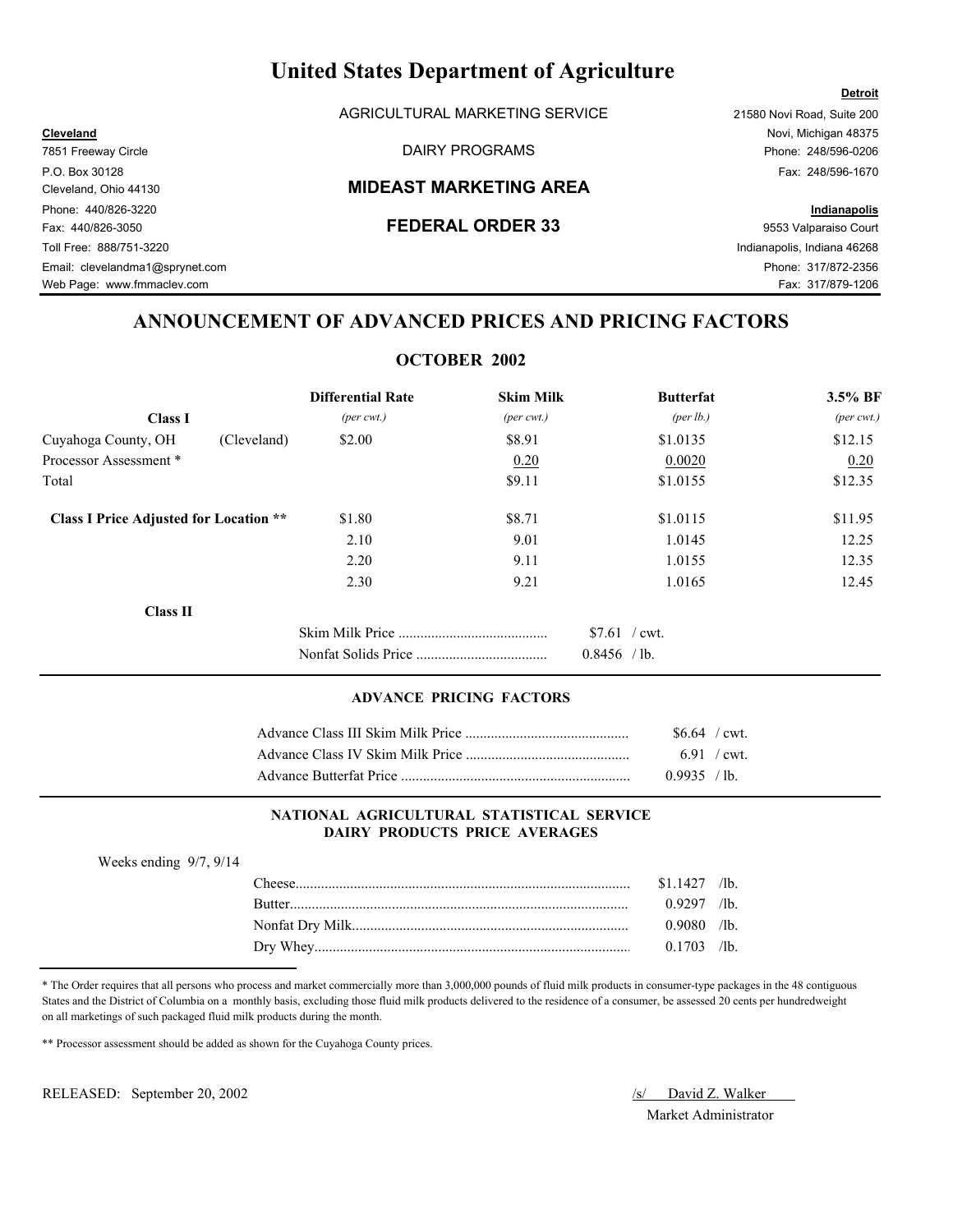AGRICULTURAL MARKETING SERVICE 21580 Novi Road, Suite 200

### Cleveland, Ohio 44130 **MIDEAST MARKETING AREA**

7851 Freeway Circle **Example 248/596-0206** DAIRY PROGRAMS **Phone: 248/596-0206** P.O. Box 30128 Fax: 248/596-1670

**Detroit**

Web Page: www.fmmaclev.com example of the state of the state of the state of the state of the S17/879-1206

## **ANNOUNCEMENT OF ADVANCED PRICES AND PRICING FACTORS**

### **NOVEMBER 2002**

|                                               | <b>Differential Rate</b>    | <b>Skim Milk</b>            | <b>Butterfat</b>  | 3.5% BF                     |
|-----------------------------------------------|-----------------------------|-----------------------------|-------------------|-----------------------------|
| <b>Class I</b>                                | $(\text{per} \text{ cwt.})$ | $(\text{per} \text{ cwt.})$ | (per $lb.$ )      | $(\text{per} \text{ cwt.})$ |
| (Cleveland)<br>Cuyahoga County, OH            | \$2.00                      | \$9.20                      | \$1,0623          | \$12.60                     |
| Processor Assessment *                        |                             | 0.20                        | 0.0020            | 0.20                        |
| Total                                         |                             | \$9.40                      | \$1.0643          | \$12.80                     |
| <b>Class I Price Adjusted for Location **</b> | \$1.80                      | \$9.00                      | \$1,0603          | \$12.40                     |
|                                               | 2.10                        | 9.30                        | 1.0633            | 12.70                       |
|                                               | 2.20                        | 9.40                        | 1.0643            | 12.80                       |
|                                               | 2.30                        | 9.50                        | 1.0653            | 12.90                       |
| <b>Class II</b>                               |                             |                             |                   |                             |
|                                               |                             |                             | $$7.68$ / cwt.    |                             |
|                                               |                             |                             | 0.8533<br>$/$ lb. |                             |

### **ADVANCE PRICING FACTORS**

| $$7.20$ / cwt. |  |
|----------------|--|
| 6.98 / cwt.    |  |
| 1.0423 / h     |  |

### **NATIONAL AGRICULTURAL STATISTICAL SERVICE DAIRY PRODUCTS PRICE AVERAGES**

| Weeks ending $10/5$ , $10/12$ |                |  |
|-------------------------------|----------------|--|
|                               | $$1.1921$ /lb. |  |
|                               | $0.9697$ /lb.  |  |
|                               | $0.9159$ /lb   |  |
|                               | $0.2081$ /lb.  |  |

\* The Order requires that all persons who process and market commercially more than 3,000,000 pounds of fluid milk products in consumer-type packages in the 48 contiguous States and the District of Columbia on a monthly basis, excluding those fluid milk products delivered to the residence of a consumer, be assessed 20 cents per hundredweight on all marketings of such packaged fluid milk products during the month.

\*\* Processor assessment should be added as shown for the Cuyahoga County prices.

RELEASED: October 18, 2002 *S/ David Z. Walker* 

Market Administrator

Phone: 440/826-3220 **Indianapolis** Fax: 440/826-3050 **FEDERAL ORDER 33** 9553 Valparaiso Court Toll Free: 888/751-3220 Indianapolis, Indiana 46268 Email: clevelandma1@sprynet.com Phone: 317/872-2356

**Cleveland** Novi, Michigan 48375